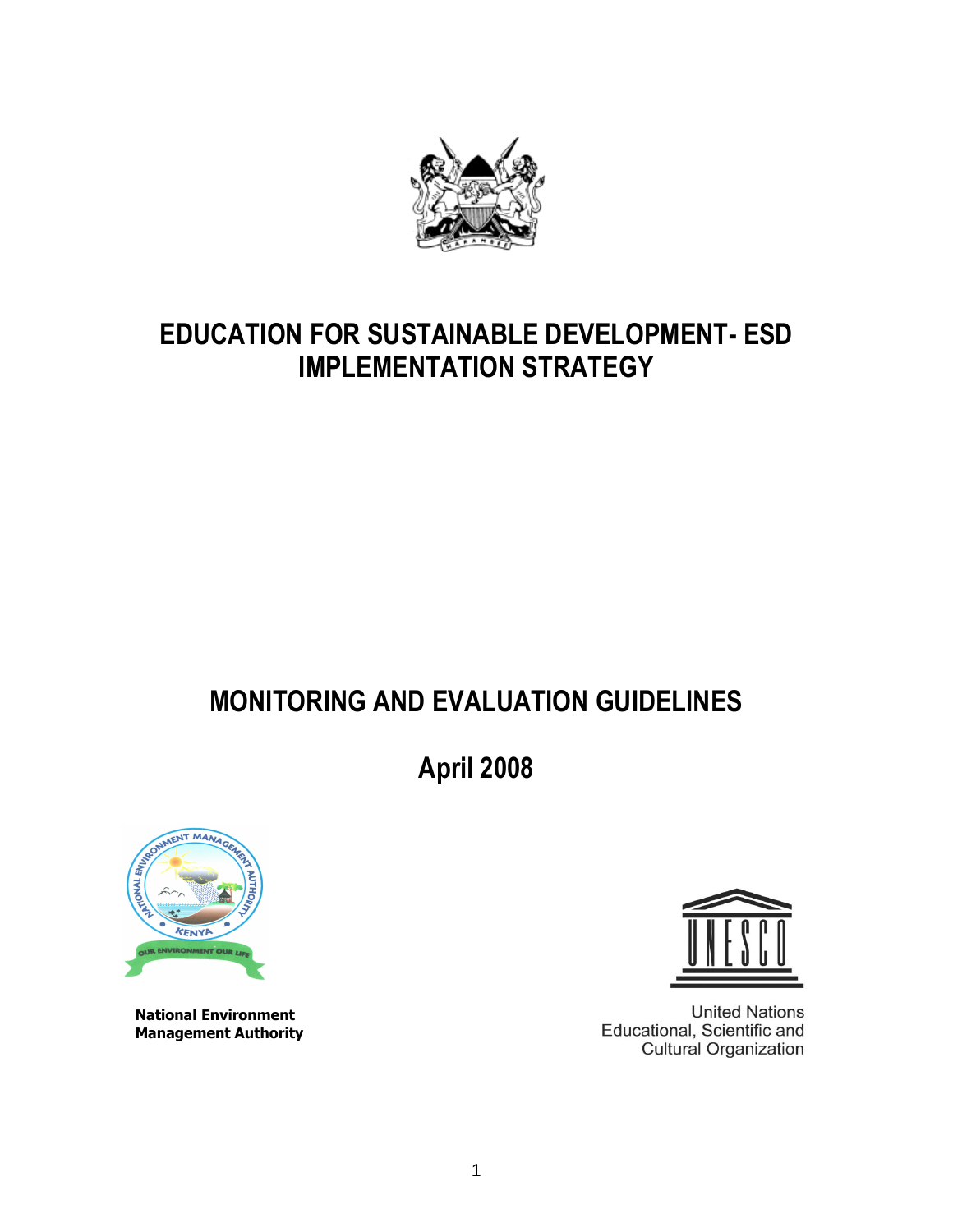© National Environment Management Authority, 2008 First published 2008

Extracts may be published if the source is acknowledged

All correspondence should be addressed to

The Director General National Environment Management Authority, Kenya P.O. Box 67839 Nairobi 00200 Tel. +254 020 605522/3/6/7, 601945, 608767, 608667 Fax: +254 020 608997 E-Mail: dgnema@swiftkenya.com/dgnema@nema.go.ke Website: www.nema.go.ke

This ESD Implementation Strategy Monitoring and Evaluation Guidelines were prepared with part financial support from UNESCO





**United Nations** Educational, Scientific and<br>Cultural Organization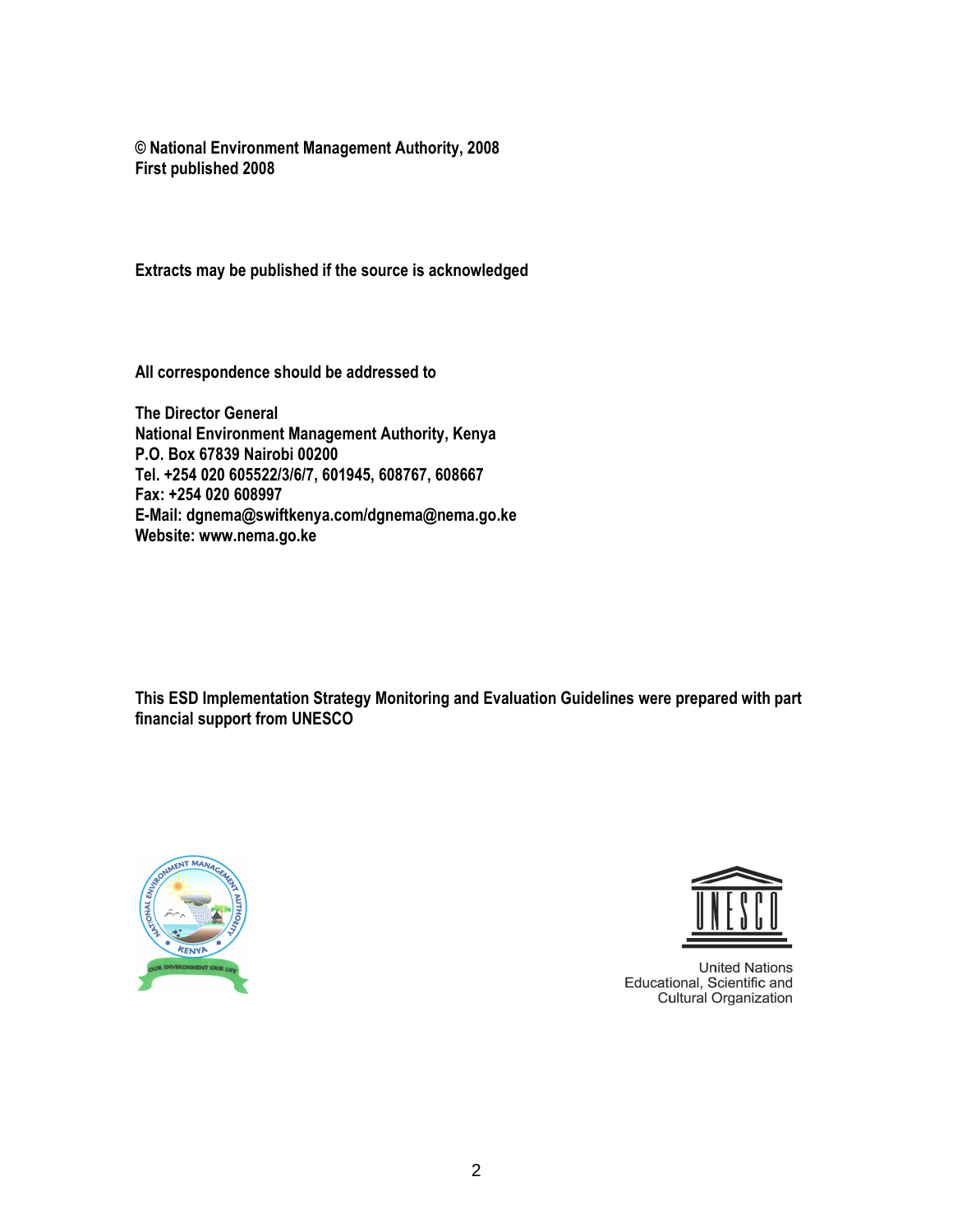# Preface

The United Nations (UN) declared the period (2005 - 2014) as the UN Decade on Education for Sustainable Development. As a response to this Kenya has developed an Education for Sustainable Development (ESD) Implementation Strategy that will serve as a guideline for ESD implementation across all sectors.

The Kenya ESD strategy is guided by three broad strategic objectives as follows;

- 1. To enhance the role of education and learning for equitable, efficient and sustainable utilization of the country's resources
- 2. To promote quality education through diverse learning and public awareness for improved quality of life and productive livelihoods
- 3. To promote teaching and learning that inculcates appropriate values, behaviour and lifestyles for good governance and sustainability.

The implementation of the ESD Strategy will be guided by seven inter-linked strategies as proposed by the United Nations Decade on Education for Sustainable Development (UNDESD) Implementation Strategy namely advocacy and vision building, consultation and ownership, partnership and networking, capacity building and training, research and innovation, information and communication, monitoring and evaluation and the Regional Centres of Excellence (RCEs) which, are groups of institutions (Centres of Excellence) coming together to re-orient their practices towards sustainable development.

The ESD Strategy for Kenya has domesticated these strategies and developed an implementation framework through which the country will realize the ESD objectives. Implementation of the ESD Strategy will be done by all stakeholders namely the government, civil society organizations, the private sector and media.

The National Environment Council (NEC) adopted the ESD Implementation Strategy Document on April 24, 2008. The document is now going to be rolled out for use by the different sectors.

Monitoring and Evaluation is an important component of any programme or activity. Monitoring and evaluation creates room for reflection on what a programme or activity is trying to achieve. Information gathered from monitoring and evaluation can help in feeding learning into the management cycle which will help to provide learning experiences and improve on how a programme is being run. Information gathered can help to contribute to publications in the areas of concern.

The ESD Implementation Strategy will use Outcome Mapping (OM) as the monitoring and evaluation tool for the programme. Outcome Mapping helps to monitor outcomes in the different stakeholders that the programme intends to work with. The ESD Implementation Strategy intends to work with diverse stakeholders to include the government, civil society organizations, the private sector and the media. The ESD programme seeks to influence behavior changes in these stakeholders and OM will monitor these changes. OM emphasizes on the programme's contribution to the changes in the stakeholders and appreciates that these changes can be attributed to different players with the ESD Implementation Programme being one of them.

Two (2) journals will be used as the monitoring and evaluation tools, they include the Progress Journal and the Outcome Journal. The Progress Journal will be used the ESD Implementing Team to record progress based to the ESD Implementation Strategies. The Outcome Journal will be used by the stakeholders to record progress on activities towards ESD implementation.

We look forward to a successful implementation and monitoring and evaluation of the ESD Strategy as we move on this decade 2005 -2014.

Thank you,

#### Dr. A. Muusya Mwinzi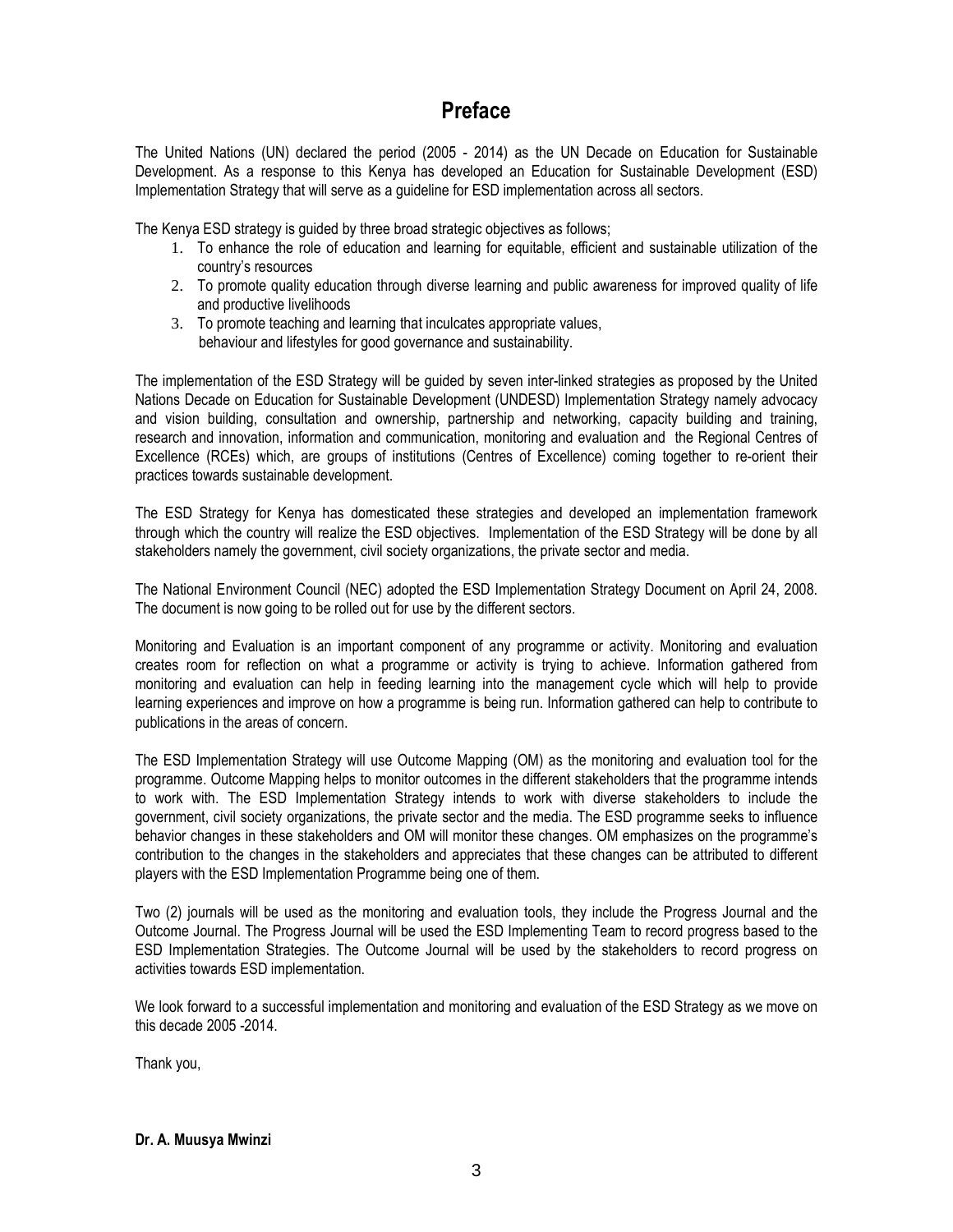Director General NEMA

## Acknowlegements

This Monitoring and Evaluation document was produced by the following persons after several consultative workshops;

- 1. Dr. Ayub Macharia, National Environment Management Authority
- 2. Mr. George Morara Nyabero, National Environment Management Authority
- 3. Mr. Benedict Omondi, National Environment Management Authority
- 4. Mr. Eliud K. Ngunga, National Environment Management Authority
- 5. Ms. Ruth Nderitu, National Environment Management Authority
- 6. Ms. Vicky Nyaboke Onderi, National Environment Management Authority
- 7. Mr. Edward M. Tenga, Kenya National Chamber of Commerce and Industry
- 8. Mr. Antony Juma Waswa, National Environment Management Authority
- 9. Mr. Elijah O. Odundo, Kenya Organization of Environmental Education
- 10. Mr. Laban Onditi Rao, Kenya National Chamber of Commerce and Industry
- 11. Ms. Anastacia M. Maorwe, National Environment Management Authority
- 12. Mr. Felix Mugambi, National Environment Management Authority
- 13. Mr. David W. Ongare, National Environment Management Authority
- 14. Ms. Zipporah Musyoki Webola, National Environment Management Authority
- 15. Ms. Florence Mwikali, National Environment Management Authority
- 16. Mr. Antony M. Mwangi, National Environment Management Authority
- 17. Mr. John Mwangi, Ministry of Education
- 18. Ms. Peris Mugo, Ministry of Education
- 19. Mr. Nobert Nyandire, Kenya Organization of Environmental Education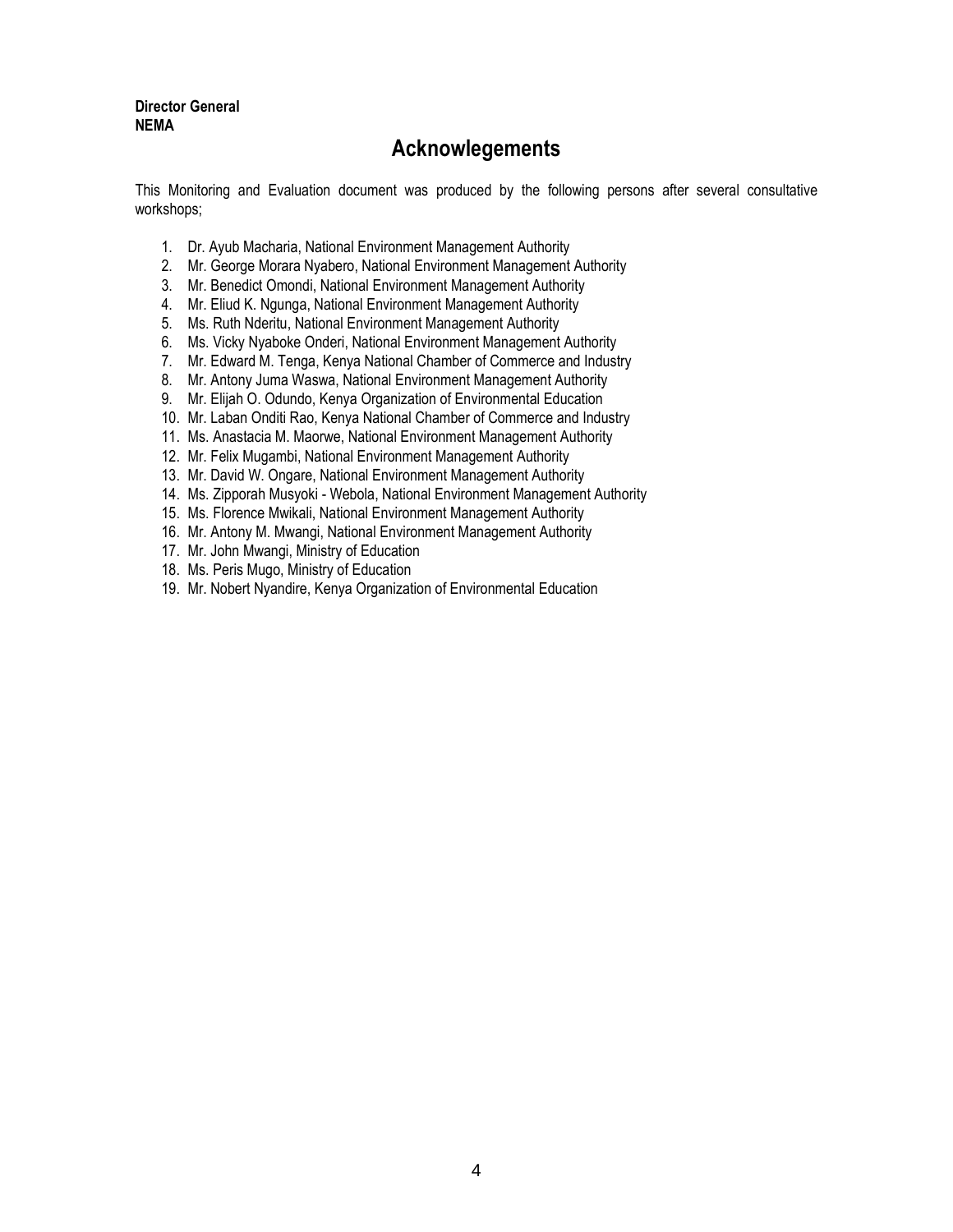# Enhancing Education for Sustainable Development in Kenya

### Justification for use of Outcome Mapping in M&E for ESD Implementation Strategy

- The ESD implementation strategy is committed to generating considerable impact to educational interventions by numerous stakeholders. This *impact* will be in terms of significant and lasting changes in the practice of ESD and consequently to the well-being of large numbers of intended beneficiaries. These changes are the results for which programme implementers expect accountability. This ESD Implementation Strategy recognises the complexity and fluidity of ESD processes especially the fact that the achievement of such impacts requires the involvement of a variety of actors, often over a considerable period of time. Thus when change – or impact – manifests itself, it is often the product of a confluence of events for which no single agency or group of agencies has control or can realistically claim full credit.
- In response to this challenge, the ESD Implementation Strategy team has selected the Outcome Mapping<sup>1</sup> methodology to plan and monitor programme implementation. This approach recognises and assesses the contributions made by development initiatives (e.g. a project, program, or organization) to the achievement of outcomes. As development is essentially about people relating to each other and their environment, the focus of Outcome Mapping is on people and what they do in their institutions.
- This methodology focuses more on the changes in the behaviours, relationships, actions and/or activities of the people and organizations with whom the ESD initiative works. This shift significantly alters the way an initiative manifests its goals and assesses its performance and results. Outcome Mapping establishes a vision of the human, social, and environmental betterment, to which the initiative hopes to contribute, and then focuses monitoring and evaluation on factors and actors within its direct sphere of influence. The initiative's contributions to development are planned and assessed based on its influence on the partners with whom it is working to produce change.
- Outcome Mapping is divided into three stages (see Figure 1). The first stage, Intentional Design, helps an initiative reach consensus on the macro level changes it would like to help bring about, and plan strategies to provide support. It helps answer four questions: Why? (Vision Statement); How? (Mission ) Who? (Boundary Partners) and What? (Outcome Challenges and Progress Markers); The second stage, Outcome Monitoring and Progress Reflection, provides a framework for the ongoing monitoring of the initiative's actions in support of the outcomes and the boundary partners' progress towards the achievement of these outcomes. It is based largely on data collection and systematized self-assessment but also provides systematic data collection tools for a program. The third stage, Evaluation Planning, helps the initiative identify evaluation priorities, develop an evaluation plan, and design an evaluation study. The methodology can be used as a planning, monitoring or evaluation tool to help an initiative tell its performance story.

 $\overline{a}$ 

<sup>1</sup> For more information about *Outcome Mapping*, a manual entitled, *Outcome Mapping: Monitoring and Evaluation Planning Focused on Changes in Partners: Facilitation Manual,* by Sarah Earl, Fred Carden, and Terry Smutylo is available from the IDRC Evaluation Unit in Ottawa, Canada or at www.idrc.ca/evaluation. It explains the various steps of the approach.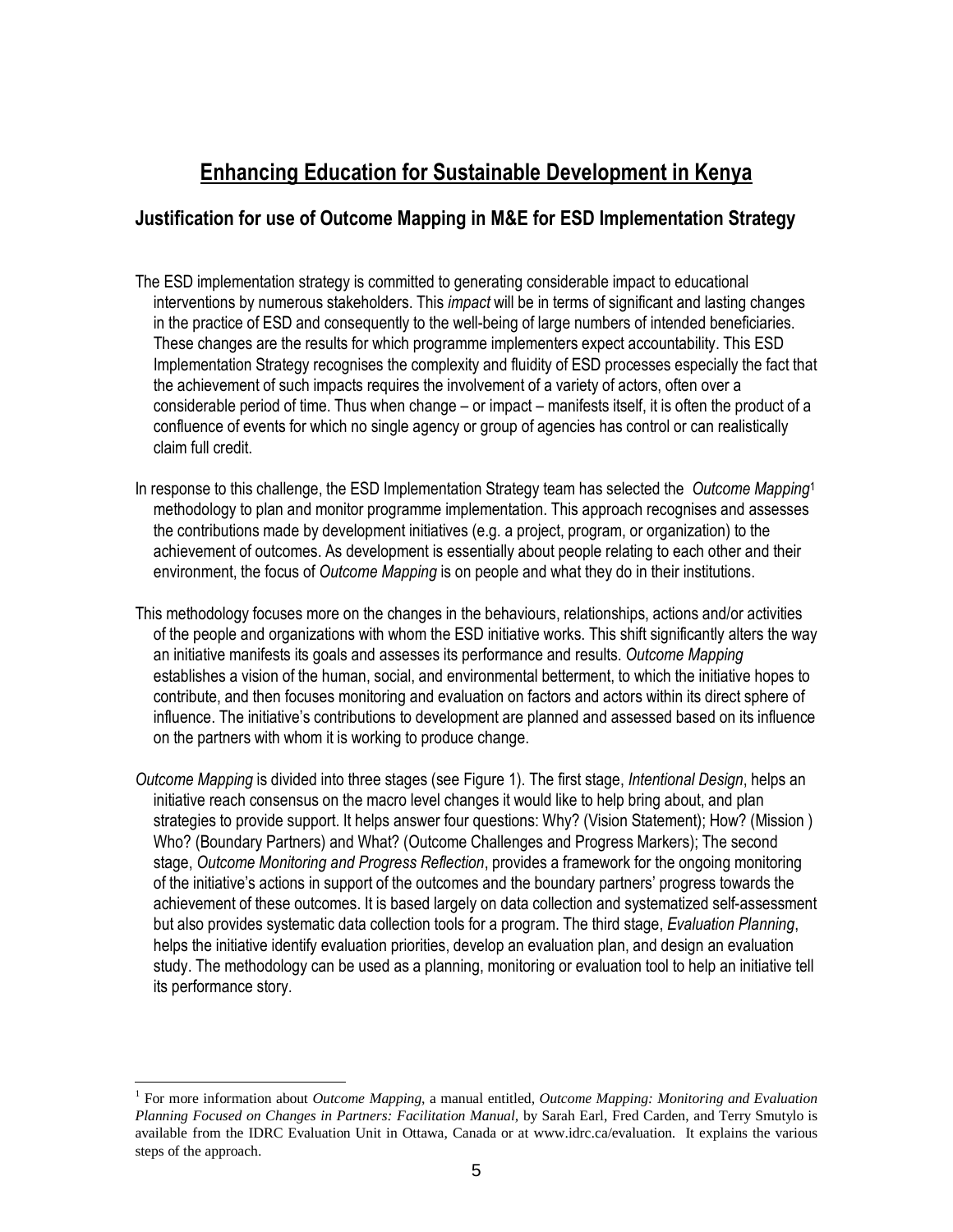



# The Vision;

What is a 'Vision'?

A description of an ideal future.

The vision represents the ideal that the program wants to support and should be sufficiently broad and inspirational to remain relevant over time, despite changing circumstances. It is written in the present tense.

Complete achievement of the vision is beyond the scope of the project - but its activities contribute to the fulfillment of the vision

### Vision for ESD Implementation Strategy

In Kenya, from local to national level, education has significantly contributed to sustainable livelihoods and hence social stability and economic development. The citizenry has been fully sensitized on the benefits of Education for Sustainable Development. Curricula at all levels of education have integrated aspects of Education for Sustainable Development. Individuals, civil society organizations, private sector, government ministries and learning institutions such as schools, colleges and universities have adopted the preferred practices and mode of carrying out their activities in line with the principles of Education for Sustainable Development.

By embracing sound environmental management practices, the forest cover of the country has been increased from 1.7% to 11%. Soil erosion has been greatly reduced and land productivity such as livestock and agriculture raised in all ecological zones. The process of desertification has been reversed, regular rainfall patterns restored and the negative effects of climate change mitigated.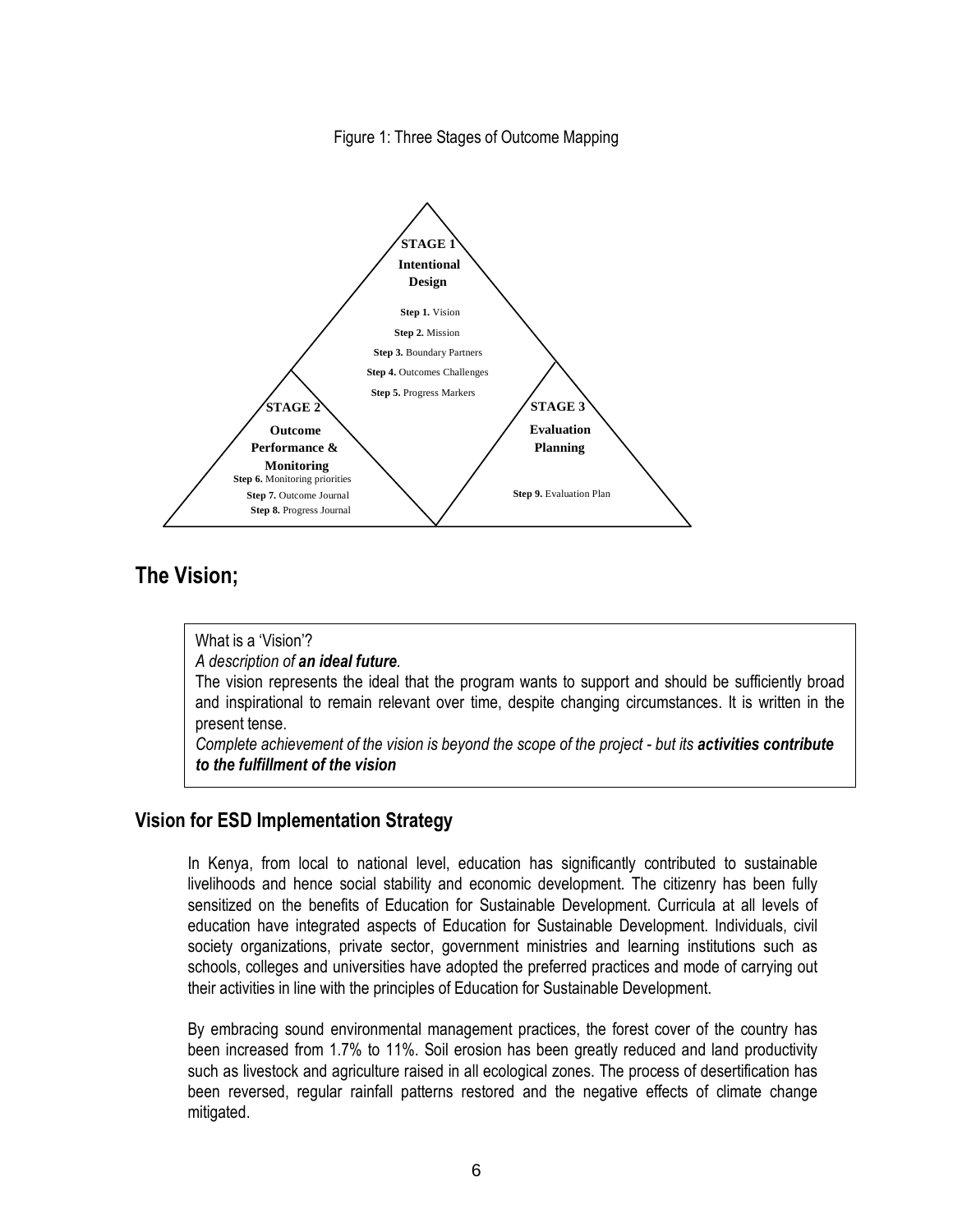The society has fully embraced cleaner modes of production and hence levels of pollution such as water, air and land have significantly reduced. The media is largely involved in Education for Sustainable Development activities and all cadres of the society have access to reliable and relevant information on research findings and best practices.

Multi-sectoral industries including, agro-industries and mining have sprung up creating employment opportunities to majority of the youth thus reducing levels of crime, rural-urban migration and regional income disparities. The citizenry is actively involved in decision-making pertaining to the country's governance and hence streamlining management of public resources and entrenching social cohesion and patriotism.

The country has a healthy and more economically empowered population, living in a cleaner and more peaceful environment with a bright future. Other countries are looking at it as a model for successful implementation of the Decade for Education for Sustainable Development.

## The Mission;

What is a 'Mission Statement'?

An ideal statement of how the project will contribute to the vision

The mission states the areas in which the programme is going to work to support the vision. It is written in the future tense.

The key areas in which the project will work

### Mission Statement for ESD Implementation Strategy

In support of the vision, the Education for Sustainable Development (ESD) programme will be spearheaded by government, civil society, private sector, media and development partners to ensure change in the public attitude keeps pace with evolving challenges in sustainable development. In order to integrate these stakeholders in an optimal manner, the ESD Strategy will embrace the three pillars of sustainable development namely, environment, society and economy.

The ESD programme will enhance the role of education and learning for equitable, efficient and sustainable utilization of the country's resources. It will also promote the quality of education through diverse learning and public awareness for improved quality of life and productive livelihoods. Additionally, it will promote teaching and learning that inculcates appropriate values, behaviour and lifestyles for good governance.

The programme will create awareness on the fragility of the physical environment and human activities impacts on it. It will promote better environmental practices and understanding of social institutions and peaceful co-existence between people as well as creating a balance between economic growth and environmental concerns.

Advocacy and vision building will be done through sensitization and awareness campaigns. Consultation and ownership will involve holding of meetings, signing of Memorandum of Understandings (MOUs) and definition of working mechanisms among stakeholders. Curricula review, re-orientation and training at all levels will be done to embrace ESD.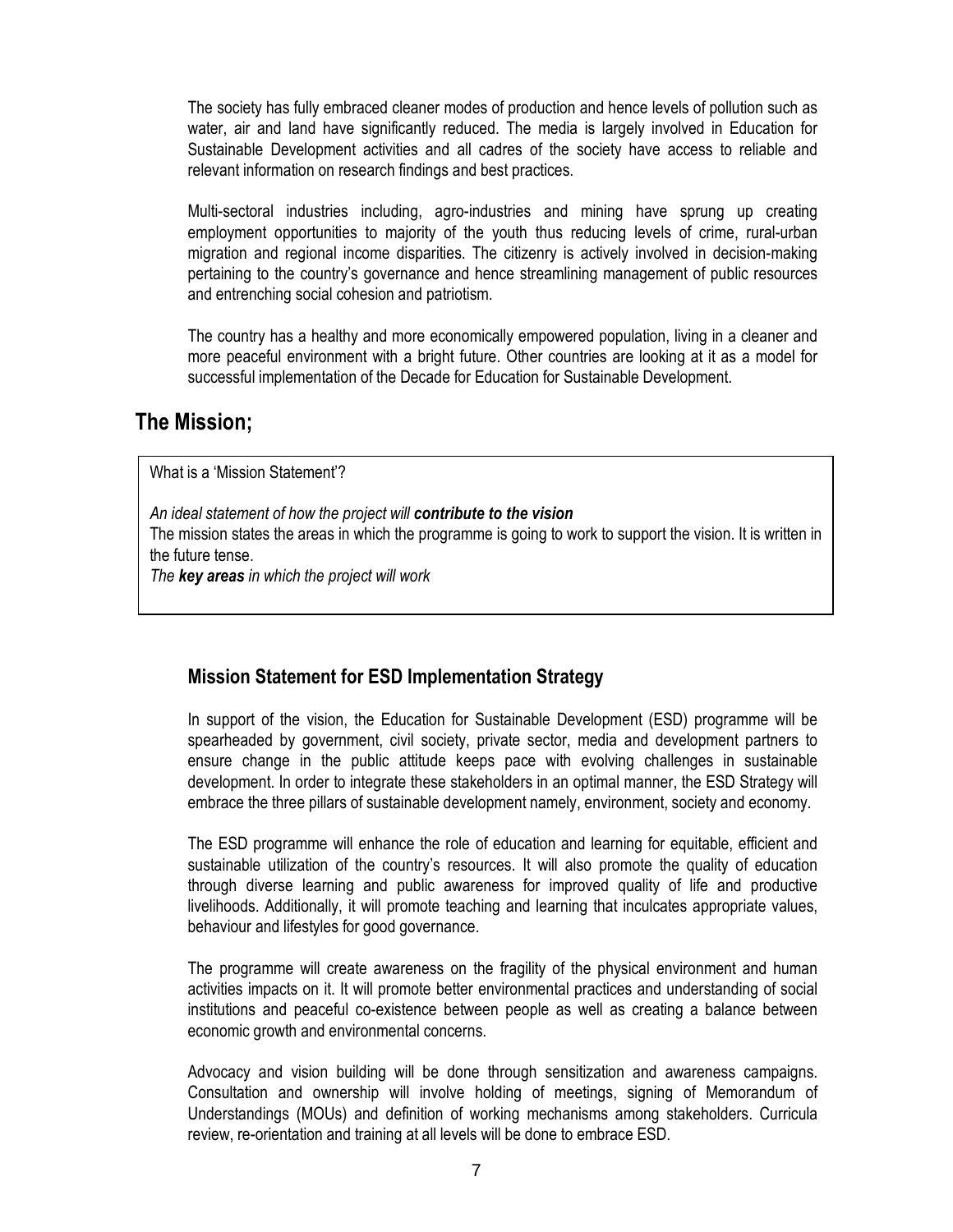Research and innovation on ESD interventions will be carried out and findings documented and disseminated to stakeholders. Development and improvement of Information Communication Technology (ICT) programmes for ESD information sharing will be promoted. Monitoring and evaluation will be prioritised and capacity built so that it can be used to direct ESD implementation.

Institutions and researchers that embrace best practices on ESD interventions will come together and form functional Regional Centres of Expertise (RCEs). RCEs will carry out need based surveys and researches to come up with home-grown interventions to local challenges. Such information will be shared amongst all stakeholders to promote life long education. The RCEs will contribute to the local learning space for ESD and push the ESD agenda in communities of the country in order to mobilize stakeholders around ESD goals and concrete actions that make a difference. In this context education will be life-long, formal and non-formal and accessible to all.

### Boundary Partners;

What are 'boundary partners'?

Boundary partners are individuals or groups with which the programme works directly. The boundary partner interacts with the world beyond the programme: the **power to influence** development rests with them.

The programme seeks to influence the boundary partners.

A single boundary partner will contain multiple individuals or groups if a similar change is being sought in all.

The National ESD Steering Committee will work closely with the following boundary partners towards the successful implementation of the ESD Strategy;

- 1. Government officials and policy makers Ministries and Departments, Parastatals (state corporations), Local Authorities, Higher learning and research institutions and Parliament
- 2. Civil society , NGO Councils and NGOs, Faith-Based Organizations and institutions, Professional Associations and Trade Unions, Community-based organizations (CBOs)
- 3. Private sector Corporate companies, Business community (formal and informal), Business associations, Cooperative societies
- 4. Media Electronic, Print

The programme also has **Strategic Partners** that it works closely with but cannot be considered as Boundary Partners as the programme does not seek to influence them in behaviour change in regard to ESD Strategy Implementation. These include the **Development partners** - Bilateral partners, Multilateral partners and Inter-governmental agencies who may support the programme and offer technical advice where necessary.

#### Outcome challenge;

What is "Outcome Challenge"?

This describes how the behaviour, relationships, actions of an individual, group or institution will change if the programme is extremely successful. It represents a description of the ideal changes on the behaviour, relationships, activities and or actions of Boundary Partners. It also represents the programme's challenge to help bring about the changes.

There is one outcome challenge for each boundary partner.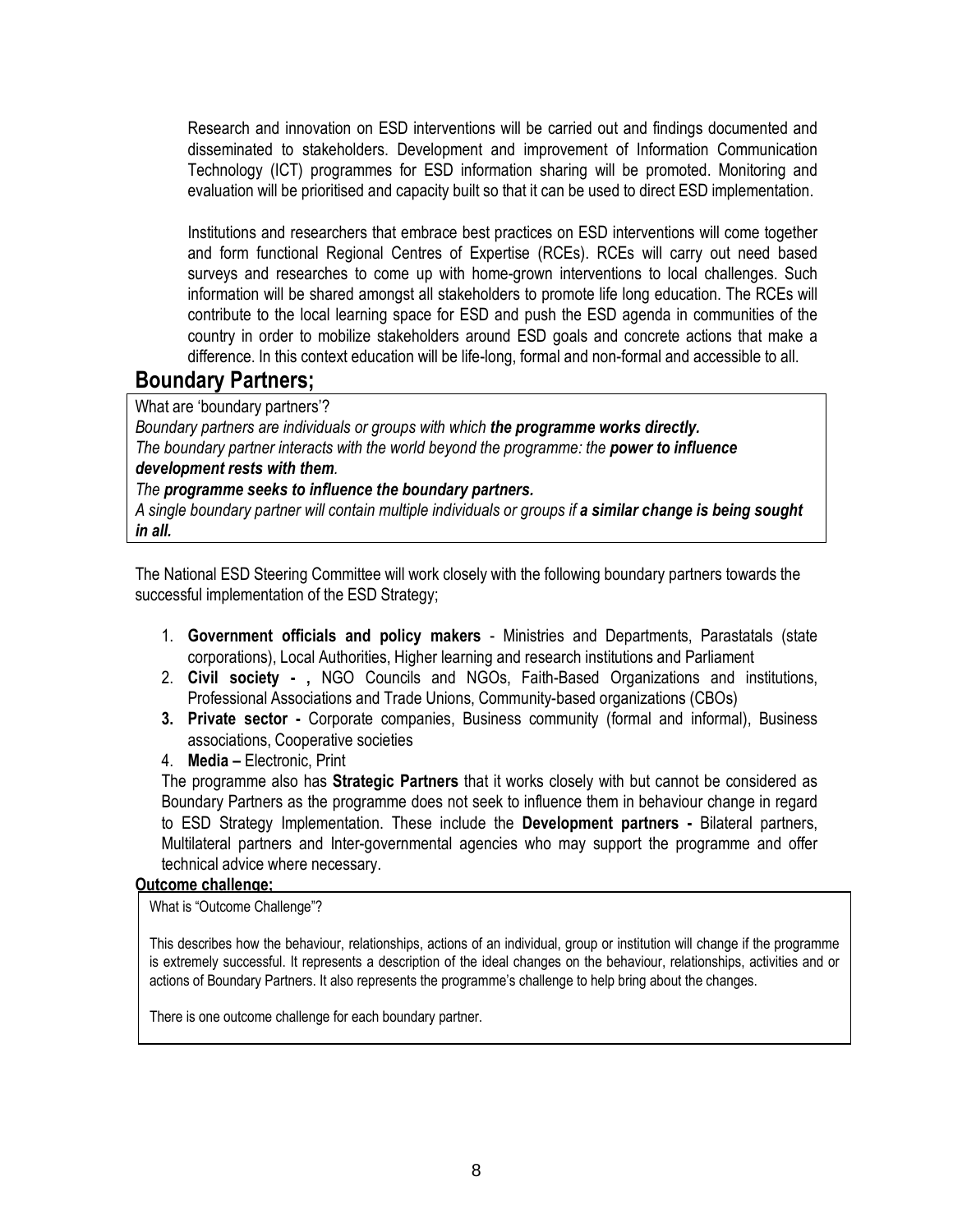The ESD Implementation Strategy in Kenya intends to address the following Outcome Challenges among its boundary partners;

| Boundary       | Outcome challenge                                                                                                                                                                                                                                                                                                                                                                                                                                                                                                                                                                                                                                                                                                                                                                                                                                                                                                                                                                           |
|----------------|---------------------------------------------------------------------------------------------------------------------------------------------------------------------------------------------------------------------------------------------------------------------------------------------------------------------------------------------------------------------------------------------------------------------------------------------------------------------------------------------------------------------------------------------------------------------------------------------------------------------------------------------------------------------------------------------------------------------------------------------------------------------------------------------------------------------------------------------------------------------------------------------------------------------------------------------------------------------------------------------|
| partner        |                                                                                                                                                                                                                                                                                                                                                                                                                                                                                                                                                                                                                                                                                                                                                                                                                                                                                                                                                                                             |
| Government     | ESD Implementation Strategy intends to see the government officials and policy makers who are committed<br>to sustainable development issues. They prioritise education as a vehicle to change people's knowledge,<br>skills, values and perspectives towards sustainable development. They support the development of local<br>capacity and consult all stakeholders when planning and making decisions about ESD interventions. They<br>are actively involved in strengthening partnerships and draw lessons from the experience that are relevant<br>and can be used to inform local as well as national policy debates and policy formulation. They champion<br>ESD innovations and interventions and seek funding from national and international sources to ensure the<br>implementation of ESD projects. They are also actively involved in ESD research and use the research<br>outcomes to enhance public awareness and fostering public participation in sustainable development. |
| Civil society  | The ESD implementation strategy intends to see Civil Society Organizations that embrace ESD in all their<br>operations. They have competence in ESD and nurture innovations to promote the three pillars of<br>sustainable development. They work closely with the community, private sector and the government to<br>improve the well being of the community. They work closely with schools and other learning institutions to<br>foster their active involvement in ESD. They work closely with research institutions and also conduct own<br>research to inform their ESD interventions. They are actively involved in resource mobilization and commit<br>a higher percentage of their resources to ESD activities. They proactively engage in monitoring and<br>evaluation and utilize the findings in latter interventions.                                                                                                                                                          |
| Private sector | The ESD Implementation strategy intends to see a private sector that participates actively in<br>implementation of ESD at local level and also among the surrounding communities. The private sector is a<br>reliable partner in fostering ESD at national level through provision of technical and financial resources. The<br>private sector implements relevant ESD training programmes for their staff to enhance their participation in<br>ESD. They work closely with institutions of higher learning to experiment on diverse ESD innovations. A<br>significant portion of their corporate social responsibility financing is dedicated to ESD.                                                                                                                                                                                                                                                                                                                                      |
| Media          | The ESD Implementation Strategy intends to see media that has the technical capacity in popular ESD<br>communication methodology. They understand the objectives of the ESD initiatives and integrate the vision<br>and mission of ESD within their programs. They are well organized and interested in ESD issues. They are<br>self reliant with their own leadership and are able to develop and sustain media programs beyond the<br>DESD lifespan. They use creative and different ideas to help capture the attention of the local people and<br>throughout the country.                                                                                                                                                                                                                                                                                                                                                                                                               |

# Progress Markers;

Progress markers are graduated behaviour changes for each of the outcome challenges that the program is helping to bring about. They show the complexity of the change process associated with each boundary partner and represent the information that the program can gather in order to monitor achievements toward the desired outcome. They are graduated from simple or easy to elicit to really hard or transformative ones. These changes correspond to the indicators that the project will track or monitor. There is a set for each Boundary Partner.

- Expect to See (easy) –: these are relatively easy to achieve in the Boundary Partner.
- $\triangleright$  Like to see (medium) -: There is active learning or engagement by the Boundary Partner.
- $\triangleright$  Love to see (hard) –: These are truly transformative or profound changes.

The ESD Implementing team identified the following progress markers for the various Boundary Partners that the programme seeks to influence, that is, the Government, Civil Society, Private Sector and the Media.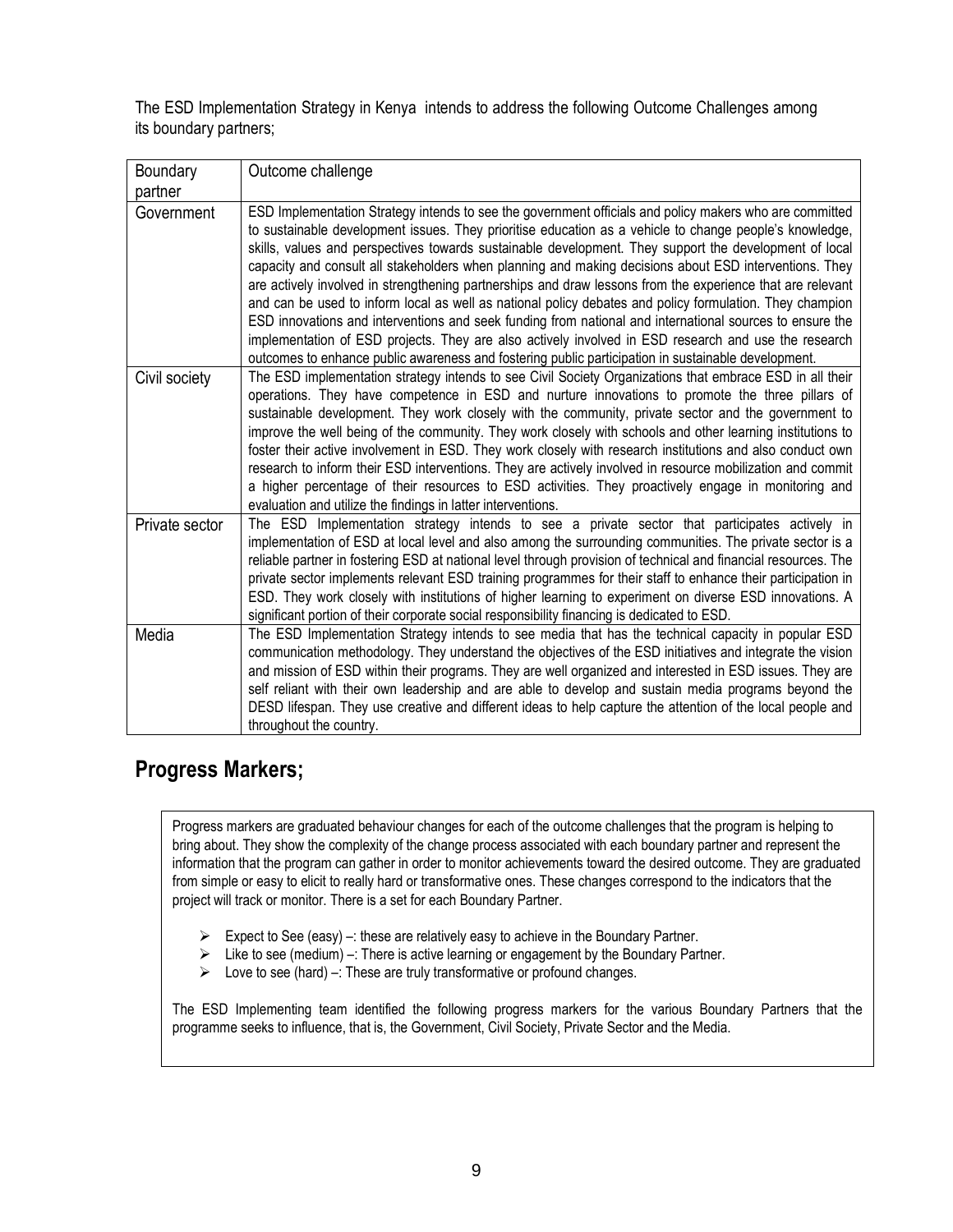|                  | Government                                                                                                                         | <b>Civil society</b>                                                     | Private sector                                                                                                      | Media                                                                           |
|------------------|------------------------------------------------------------------------------------------------------------------------------------|--------------------------------------------------------------------------|---------------------------------------------------------------------------------------------------------------------|---------------------------------------------------------------------------------|
| Expect<br>to see | - Designated representative<br>for ESD with clearly defined<br>responsibilities                                                    | Identification of a contact<br>person for ESD                            | Identify a contact person for<br><b>ESD</b>                                                                         | Designation of a contact<br>ESD person                                          |
|                  | - Participate in regular ESD<br>meetings                                                                                           | Participate in ESD meetings                                              | Attending and participating in<br>ESD meetings                                                                      | Attend and participate in<br>regular ESD meetings                               |
|                  | Organize and participate in<br>internal and external<br>meetings and discussions<br>on ESD                                         | Integrate ESD in advocacy<br>programmes                                  | Private sector mobilized for<br><b>ESD</b>                                                                          | Awareness creation and<br>dissemination of ESD<br>information                   |
|                  | Establish coordination<br>$\equiv$<br>mechanism for diverse ESD<br>interventions                                                   | Capacity building                                                        |                                                                                                                     | Coverage of ESD<br>activities                                                   |
| Like to<br>see   | Support and fund ESD<br>programmes                                                                                                 | Fundraising/Resources<br>mobilized for ESD activities                    | Funding of ESD activities                                                                                           | Fundraising for ESD<br>programmes                                               |
|                  | Train personnel on ESD                                                                                                             | Conduct training sessions on<br><b>ESD</b>                               | Training staff on ESD                                                                                               | Training of media<br>practitioners on ESD<br>reporting                          |
|                  | Develop a policy paper on<br><b>ESD</b>                                                                                            | Adoption of ESD in CSO<br>activities and curricula                       | Adopting ESD in enterprise<br>developments                                                                          | Advocacy for ESD<br>projects                                                    |
|                  | Engage development partners<br>to support ESD technically<br>and financially                                                       | Convene and host meetings<br>on ESD                                      | Convening ESD meetings                                                                                              | Regular electronic and<br>print media reporting on<br>best practices in ESD     |
|                  | Sharing of ESD information<br>with other stakeholders                                                                              | Development and<br>dissemination of ESD<br>materials                     | development<br>Materials<br>and<br>creation<br>awareness<br>and<br>dissemination<br>οf<br><b>ESD</b><br>information | Develop and disseminate<br>ESD programmes                                       |
|                  | Facilitate and promote<br>networking                                                                                               | Networking and partnerships<br>with other stakeholders to<br>promote ESD | Establish a private sector ESD<br>forum                                                                             | Establish media ESD<br>forum                                                    |
|                  | Technical staff share data<br>within their departments and<br>externally with others                                               | Active engagement in ESD<br>activities                                   | Curriculum for private sector<br>institutions<br>reoriented<br>to<br>mainstream ESD                                 | Live coverage of ESD<br>activities to capture<br>voices of local<br>communities |
|                  | Establish fora to promote<br>experimentation within their<br>realm of influence with ideas<br>raised by local/national<br>partners | Establish a CSO ESD forum                                                |                                                                                                                     | Donation of space /<br>airtime for ESD<br>programmes                            |
|                  | Expand number of institutions<br>embracing ESD in the country                                                                      | Mobilize<br>government<br>to<br>implement ESD policies                   |                                                                                                                     |                                                                                 |
| Love<br>to see   | Formulate ESD as a national<br>policy                                                                                              | Sustained ESD interventions                                              | Influence policy change in<br>support<br>οf<br>ESD<br>implementation                                                | Mainstreaming of ESD in<br>media activities                                     |
|                  | Curriculum review to<br>mainstream ESD                                                                                             | CSO ESD network formalized                                               | Mainstreaming of ESD<br>in<br>private sector curriculum                                                             | Integration of ESD in<br>media fraternity<br>curriculum                         |
|                  | Adoption and incorporation of<br>ESD principles in Strategic<br>Plans                                                              |                                                                          | Sustained support for private<br>sector ESD networks                                                                | Sustained coverage of<br>ESD programmes                                         |
|                  | Promote and support longer<br>term planning for ESD                                                                                |                                                                          |                                                                                                                     | Formalized<br>functional<br>Media ESD network                                   |

### **Note:**

These progress markers are generic and ESD implementers at the local level are expected to consult and adapt them to suit their local realities.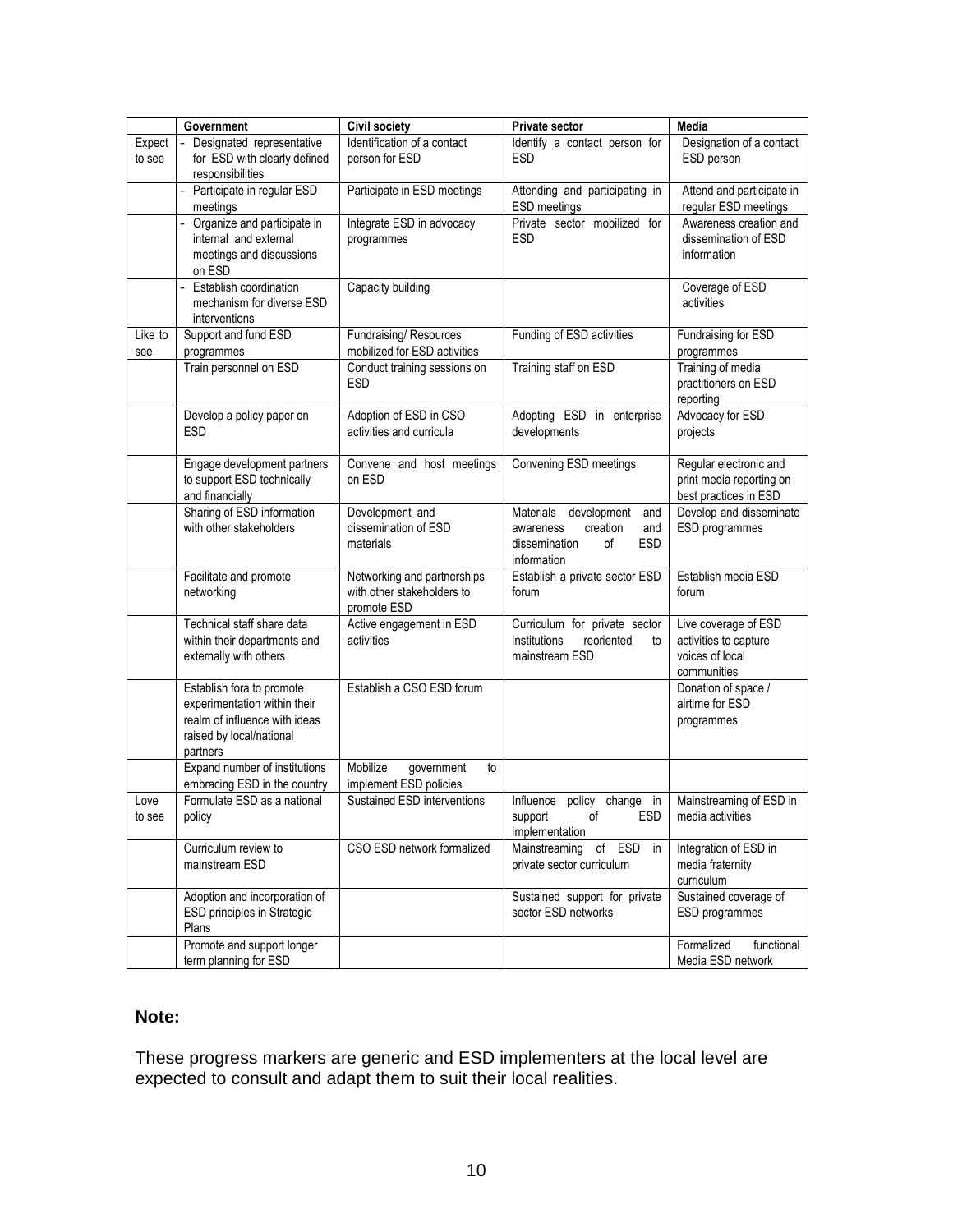# IMPLEMENTATION STRATEGY MONITORING PLAN

### Journals and Journaling;

In classical OM there are 3 journals that are the Strategy Journal, the Performance Journal and the Outcome Journal. In Outcome Mapping for the ESD Implementation Strategy, the Strategy Journal and Performance Journal have been combined to form the Progress Journal. Thus ESD Implementation Strategy monitoring and evaluation will use the Outcome and Progress Journals. The Outcome Journal will be used to monitor the outcomes of the Boundary Partners and the Progress Journal will be used to monitor progress of the ESD Implementing team.

The Outcome journal monitors and evaluates each Boundary Partners against their specific progress markers. It captures an outcome description, dates, graduated progress markers, comments and support documents.

## OUTCOME JOURNALS FOR 4 BOUNDARY PARTNERS

### Outcome Journal for Government of Kenya

Work Dating From/To: Reported by:

| B <sub>P</sub> | Question: Do you have<br>indications that they:                                            | <b>Outcome description</b> | Date occurred? | <b>Comment</b> | <b>Support</b><br>document |
|----------------|--------------------------------------------------------------------------------------------|----------------------------|----------------|----------------|----------------------------|
| <b>GOK</b>     | Expect to see;                                                                             |                            |                |                |                            |
|                | I. Designated representative for<br>ESD with clearly defined<br>responsibilities           |                            |                |                |                            |
|                | 2. Participate in regular ESD<br>meetings                                                  |                            |                |                |                            |
|                | 3. Organize and participate in<br>internal and external meetings<br>and discussions on ESD |                            |                |                |                            |
|                | 4. Establish coordination<br>mechanism for diverse ESD<br>interventions                    |                            |                |                |                            |
|                | Like to see;                                                                               |                            |                |                |                            |
|                | 1. Support and fund ESD<br>programmes                                                      |                            |                |                |                            |
|                | 2. Train personnel on ESD                                                                  |                            |                |                |                            |
|                | 3. Develop a policy paper on<br>ESD                                                        |                            |                |                |                            |
|                | 4. Engage development<br>partners to support ESD<br>technically and financially            |                            |                |                |                            |
|                | 5. Sharing of ESD information<br>with other stakeholders                                   |                            |                |                |                            |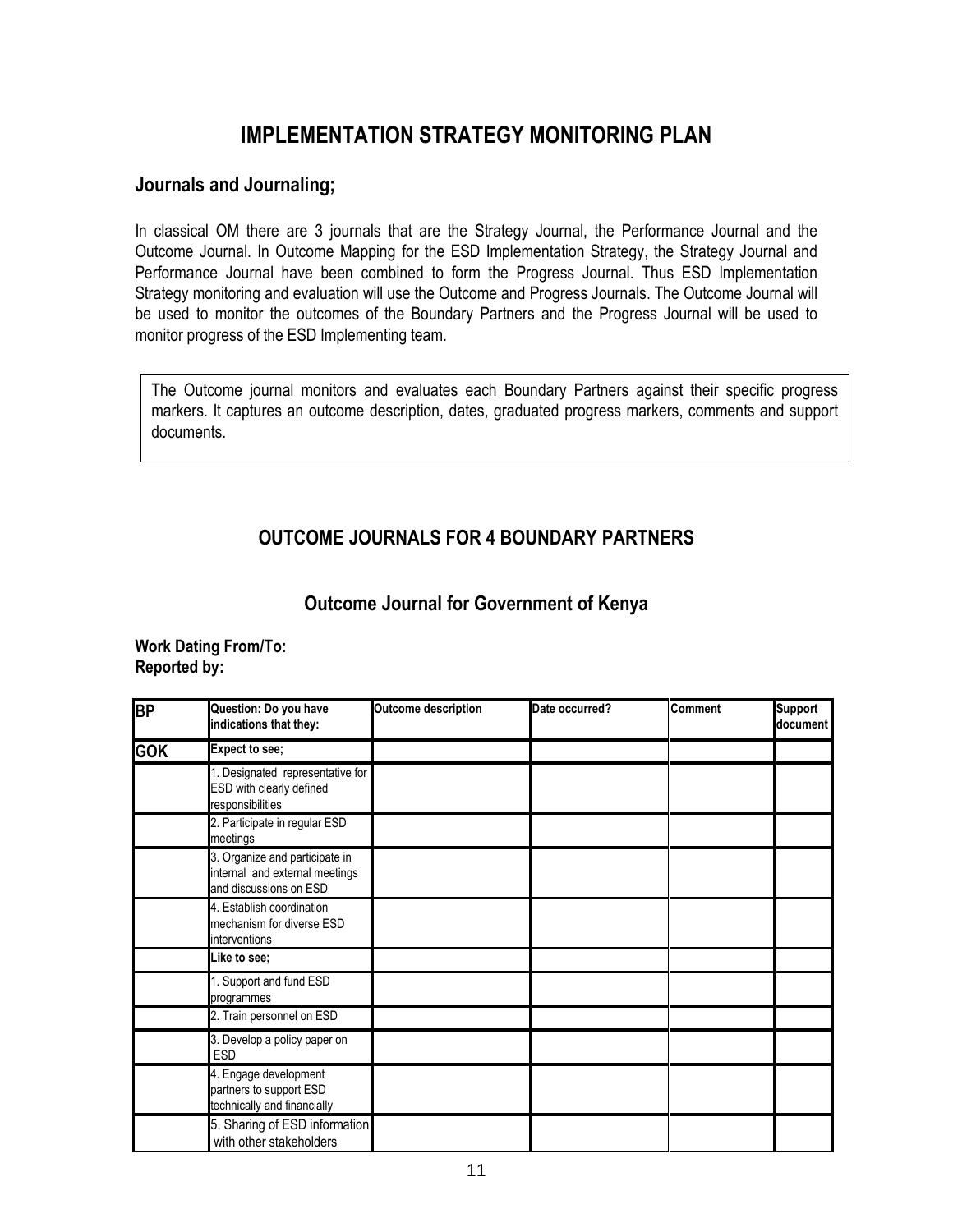| 6. Facilitate and<br>promote networking                                                                                               |  |  |
|---------------------------------------------------------------------------------------------------------------------------------------|--|--|
| 7 Technical staff share data<br>within their departments and<br>externally with others                                                |  |  |
| 8. Establish fora to promote<br>experimentation within their<br>realm of influence with ideas<br>raised by local/national<br>partners |  |  |
| 9. Expand number of<br>institutions embracing<br>ESD in the country                                                                   |  |  |
| Love to see;                                                                                                                          |  |  |
| 1.Formulate ESD as a<br>national policy                                                                                               |  |  |
| 2. Curriculum review to<br>mainstream ESD                                                                                             |  |  |
| 3. Adoption and incorporation<br>of ESD principles in Strategic<br>Plans                                                              |  |  |
| 4 Promote and support longer<br>term planning for ESD                                                                                 |  |  |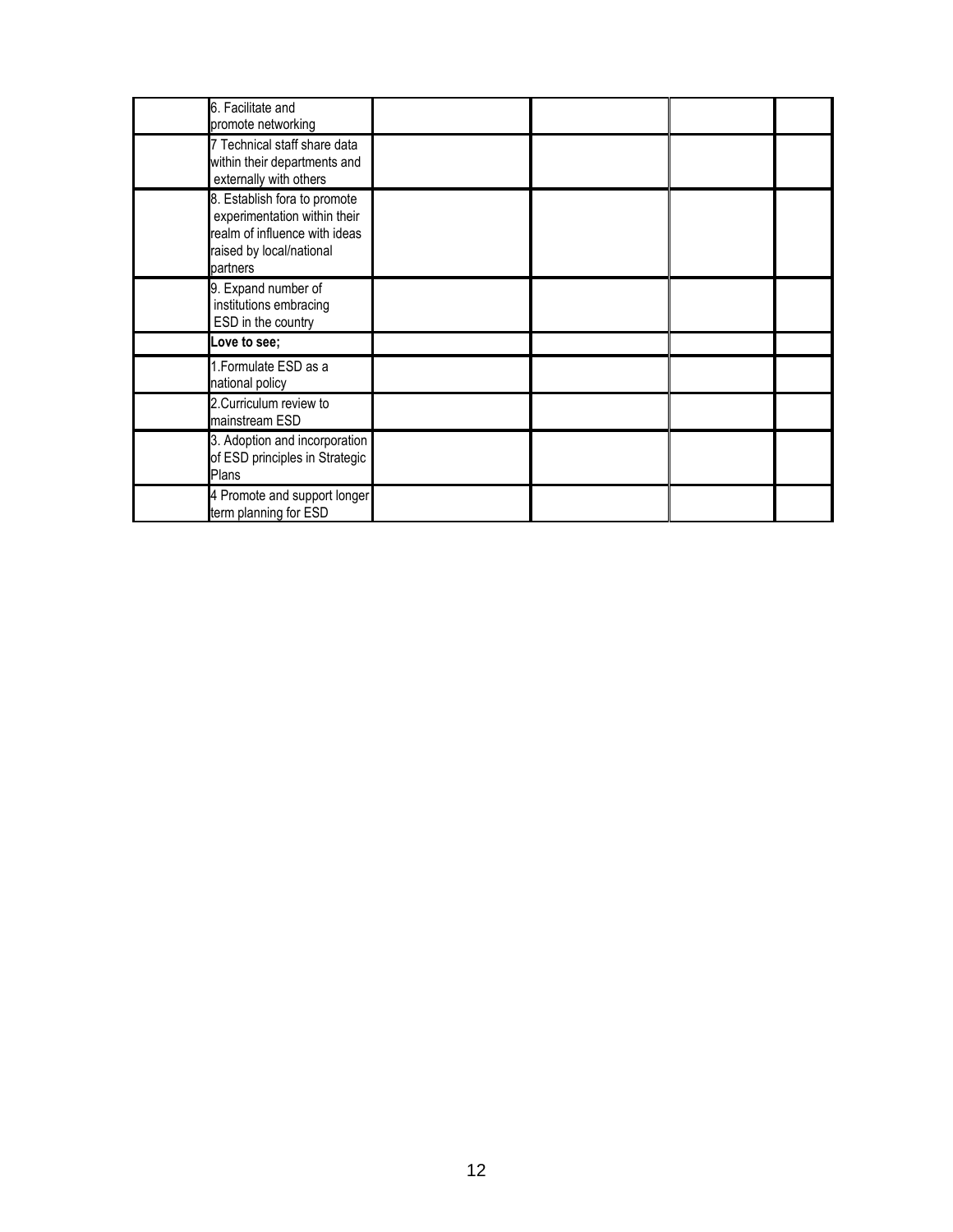# Outcome Journal for Civil Society

#### Work Dating From/To: Reported by:

| <b>BP</b>  | Question: Do you have Outcome<br>indications that they:                    | description | Date occurred? | <b>Comment</b> | <b>Support</b><br>document |
|------------|----------------------------------------------------------------------------|-------------|----------------|----------------|----------------------------|
| <b>CSO</b> | <b>Expect to see;</b>                                                      |             |                |                |                            |
|            | 1. Identification of a contact<br>person for ESD                           |             |                |                |                            |
|            | 2. Participate in ESD<br>meetings                                          |             |                |                |                            |
|            | 3. Integrate ESD in advocacy<br>programmes                                 |             |                |                |                            |
|            | 4. Capacity building                                                       |             |                |                |                            |
|            | Like to see;                                                               |             |                |                |                            |
|            | 1. Fundraising/ Resources<br>mobilized for ESD activities                  |             |                |                |                            |
|            | 2. Conduct training sessions<br>on ESD                                     |             |                |                |                            |
|            | 3. Adoption of ESD in CSO<br>activities and curricula                      |             |                |                |                            |
|            | 4. Convene and host<br>meetings on ESD                                     |             |                |                |                            |
|            | 5 Development of ESD<br>materials                                          |             |                |                |                            |
|            | 6 Networking and<br>partnerships with other<br>stakeholders to promote ESD |             |                |                |                            |
|            | 7. Active engagement in ESD<br>activities                                  |             |                |                |                            |
|            | 8. Establish a CSO ESD<br>forum                                            |             |                |                |                            |
|            | 9. Mobilize government to<br>implement ESD policies                        |             |                |                |                            |
|            |                                                                            |             |                |                |                            |
|            | Love to see;                                                               |             |                |                |                            |
|            | 2. Sustained ESD<br>interventions                                          |             |                |                |                            |
|            | 4. CSO ESD network<br>formalized                                           |             |                |                |                            |

# Outcome Journal for Private Sector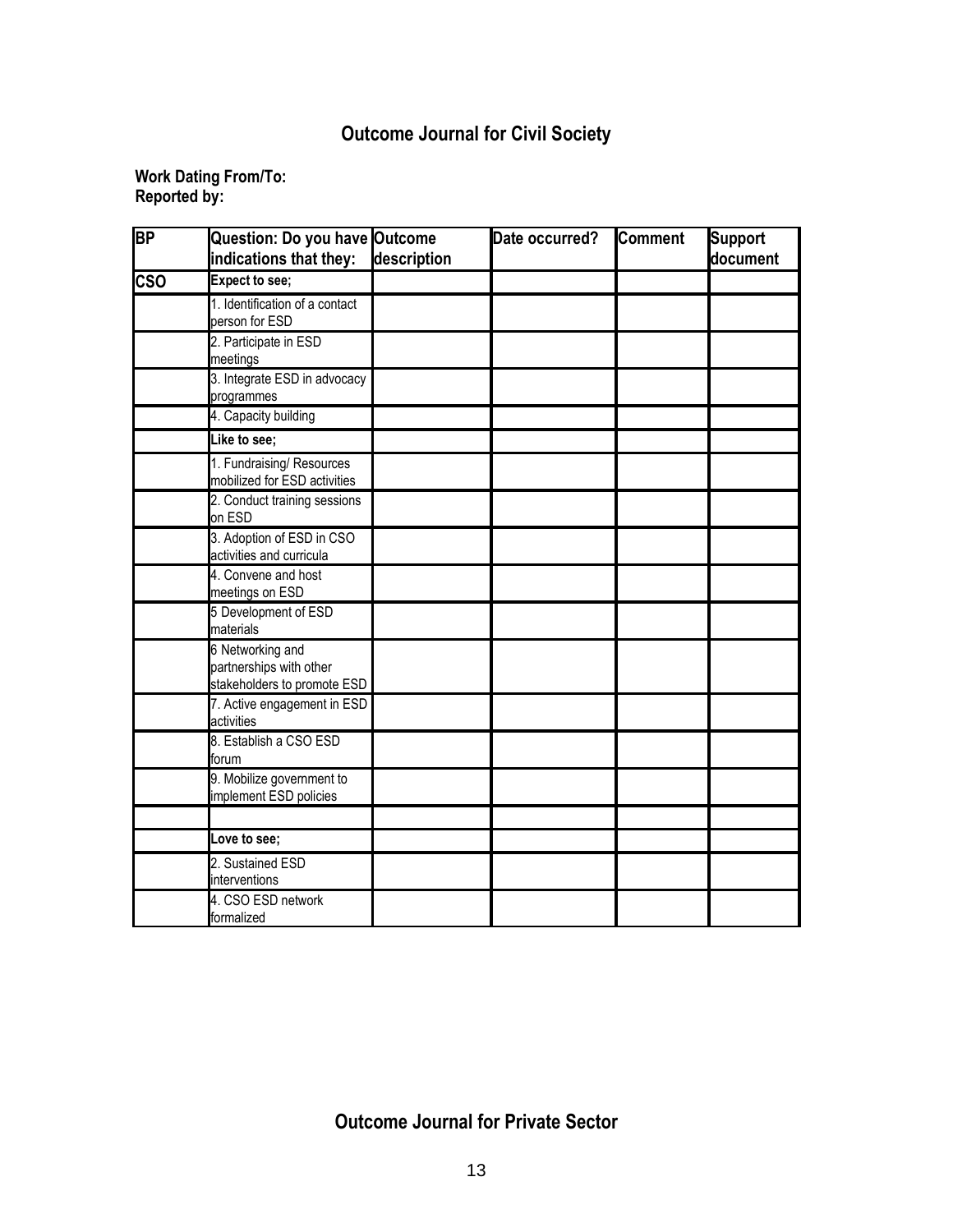#### Work Dating From/To: Reported by:

| <b>BP</b>                | Question: Do you have Outcome<br>indications that they:                                | description | Date occurred? | <b>Comment</b> | <b>Support</b><br>document |
|--------------------------|----------------------------------------------------------------------------------------|-------------|----------------|----------------|----------------------------|
| Private<br><b>Sector</b> | <b>Expect to see;</b>                                                                  |             |                |                |                            |
|                          | 1. Identify a contact person<br>for ESD                                                |             |                |                |                            |
|                          | 2. Attending and participating<br>in ESD meetings                                      |             |                |                |                            |
|                          | 3. Private sector mobilized for<br><b>ESD</b>                                          |             |                |                |                            |
|                          | Like to see;                                                                           |             |                |                |                            |
|                          | 1. Funding of ESD activities                                                           |             |                |                |                            |
|                          | 2. Training staff on ESD                                                               |             |                |                |                            |
|                          | 3. Adopting ESD in enterprise<br>activities                                            |             |                |                |                            |
|                          | 4. Convening ESD meetings                                                              |             |                |                |                            |
|                          | 5. Awareness creation and<br>dissemination of ESD<br>information                       |             |                |                |                            |
|                          | 6. Establish a private sector<br><b>ESD</b> forum                                      |             |                |                |                            |
|                          | 7. Curriculum for private sector<br>institutions<br>reoriented<br>to<br>mainstream ESD |             |                |                |                            |
|                          | Love to see;                                                                           |             |                |                |                            |
|                          | 1. Private sector influencing<br>policy change in adoption of<br>ESD implementation    |             |                |                |                            |
|                          | 2.Mainstreaming of ESD in<br>private sector curriculum                                 |             |                |                |                            |
|                          | 4. Sustained support for<br>private sector ESD networks                                |             |                |                |                            |

Outcome Journal for Media

Work Dating From/To: Reported by: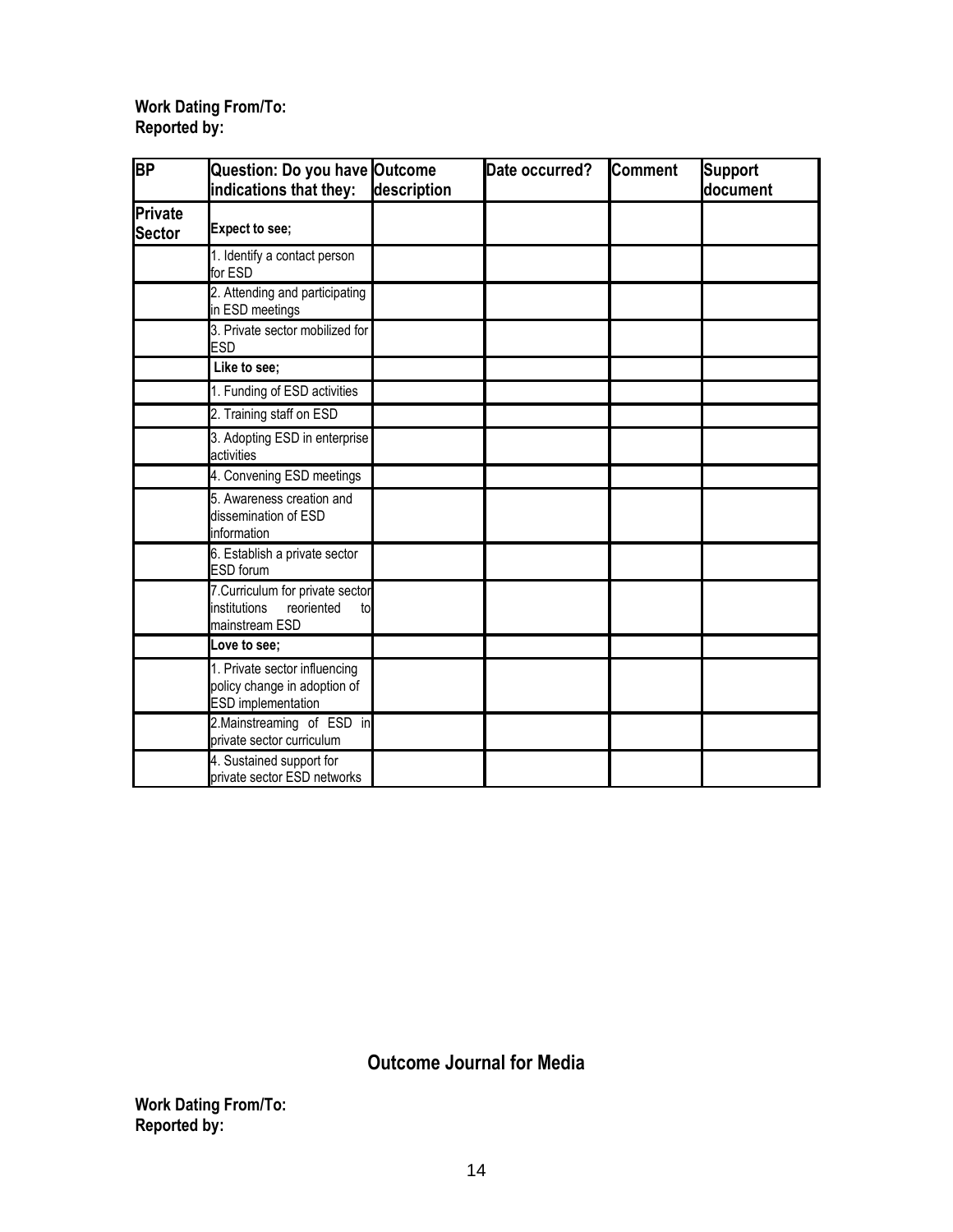| <b>BP</b>    | Question: Do you have Outcome<br>indications that they:                         | description | Date occurred? | <b>Comment</b> | <b>Support</b><br>document |
|--------------|---------------------------------------------------------------------------------|-------------|----------------|----------------|----------------------------|
|              | <b>Expect to see;</b>                                                           |             |                |                |                            |
| <b>Media</b> |                                                                                 |             |                |                |                            |
|              | 1. Designation of a contact<br>ESD person                                       |             |                |                |                            |
|              | 2. Attend and participate in<br>regular ESD meetings                            |             |                |                |                            |
|              | 3. Awareness creation and<br>emination of ESD information                       |             |                |                |                            |
|              | 4. Media engagement in ESD<br>activities for sound reporting                    |             |                |                |                            |
|              | 5. Coverage of ESD activities                                                   |             |                |                |                            |
|              | Like to see:                                                                    |             |                |                |                            |
|              | 1. Fundraising for ESD<br>programmes                                            |             |                |                |                            |
|              | 2. Training of media<br>practitioners on ESD<br>reporting                       |             |                |                |                            |
|              | 3. Advocacy for ESD projects                                                    |             |                |                |                            |
|              | 4. Regular electronic and print<br>media reporting on best<br>practices in ESD  |             |                |                |                            |
|              | 5. Advocacy for ESD projects                                                    |             |                |                |                            |
|              | 6. Develop and disseminate<br><b>ESD</b> programmes                             |             |                |                |                            |
|              | 7 Establish media ESD forum                                                     |             |                |                |                            |
|              | 8. Live coverage of ESD<br>activities to capture voices of<br>local communities |             |                |                |                            |
|              | 9 Donation of space / airtime<br>for ESD programmes                             |             |                |                |                            |
|              | Love to see;                                                                    |             |                |                |                            |
|              | 1. Mainstreaming of ESD in<br>media activities                                  |             |                |                |                            |
|              | 2 Integration of ESD in media<br>fraternity curriculum                          |             |                |                |                            |
|              | 3. Sustained coverage of ESD<br>programmes                                      |             |                |                |                            |
|              | 4 Formalized and functional<br>Media ESD network                                |             |                |                |                            |

# Progress journal for ESD Implementing team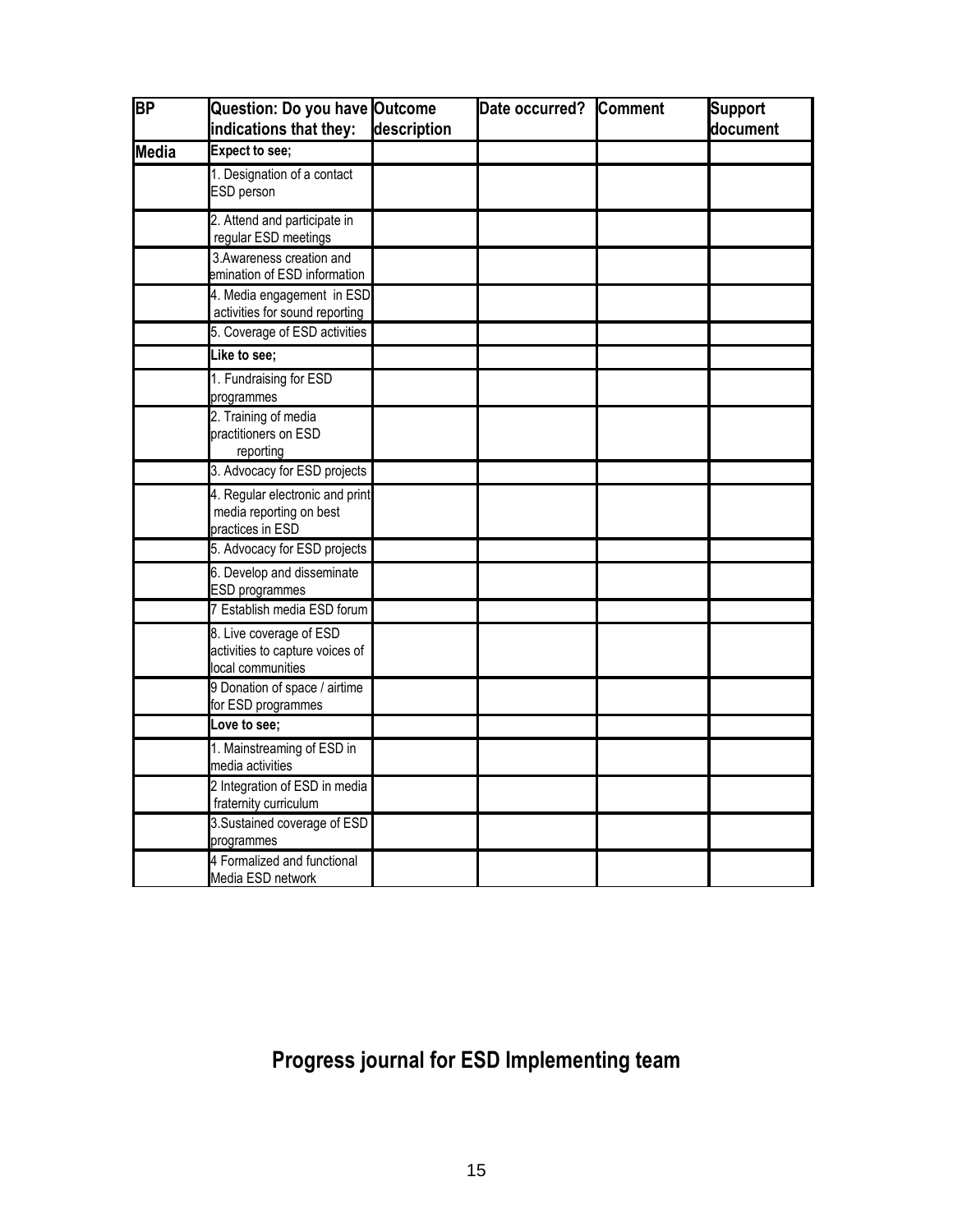The Progress Journal captures progress of the ESD Implementing Team against the ESD Implementation Strategies. Each ESD Implementation Strategy has its own progress markers. There is a description of each progress made, date, testimonials and support documents.

# Work Dating From/To: Reported by: Legend

#### Outcome Challenge: – ESD Implementing Team

ESD implementation strategy intends to see the National ESD committee established, expanded and provided with clear Terms of Reference. The committee holds regular meetings and which are well attended. The committee acts as the think tank for ESD optimization in Kenya and provides strategic directions for ESD implementation. The committee deliberately bring onboard other relevant stakeholders to ensure broad representation at all times. The members participate actively during meetings and new innovative ways of adding value to the meetings are encouraged. The committee lobbies for ESD integration in all activities of the stakeholders. The ESD committee ensures new ESD networks are established. The committee works towards building more trust, openness, strengthened communication among stakeholders. The individual representatives of the stakeholders ensure that they become multiplier agents for ESD in their institutions. The members draw experiences and lessons from case studies on ESD for implementation both at committee level and at their individual institutions.

| Activity type /<br>strategy used        | Progress<br>marker for the<br>ESD team                                                                                                                                                                                                                                                                                                                                               | Progress<br>description | Date | Testimonials<br>(context,<br>outcomes,<br>lessons learnt | Support<br>documents $(+$<br>web links) |
|-----------------------------------------|--------------------------------------------------------------------------------------------------------------------------------------------------------------------------------------------------------------------------------------------------------------------------------------------------------------------------------------------------------------------------------------|-------------------------|------|----------------------------------------------------------|-----------------------------------------|
| 1. Capacity<br>building and<br>training | 1.Conduct<br>capacity building<br>and training needs<br>assessment (2007<br>$-2008$<br>2. Design capacity<br>building and<br>training<br>programmes for<br><b>ESD</b> stakeholders<br>$(2007 - 2009)$<br>3.Develop<br>capacity building<br>and training<br>materials for ESD<br>$(2007 - 2010)$<br>4. Implement a<br>training of trainers<br>programme in<br>ESD for<br>stakeholders |                         |      |                                                          |                                         |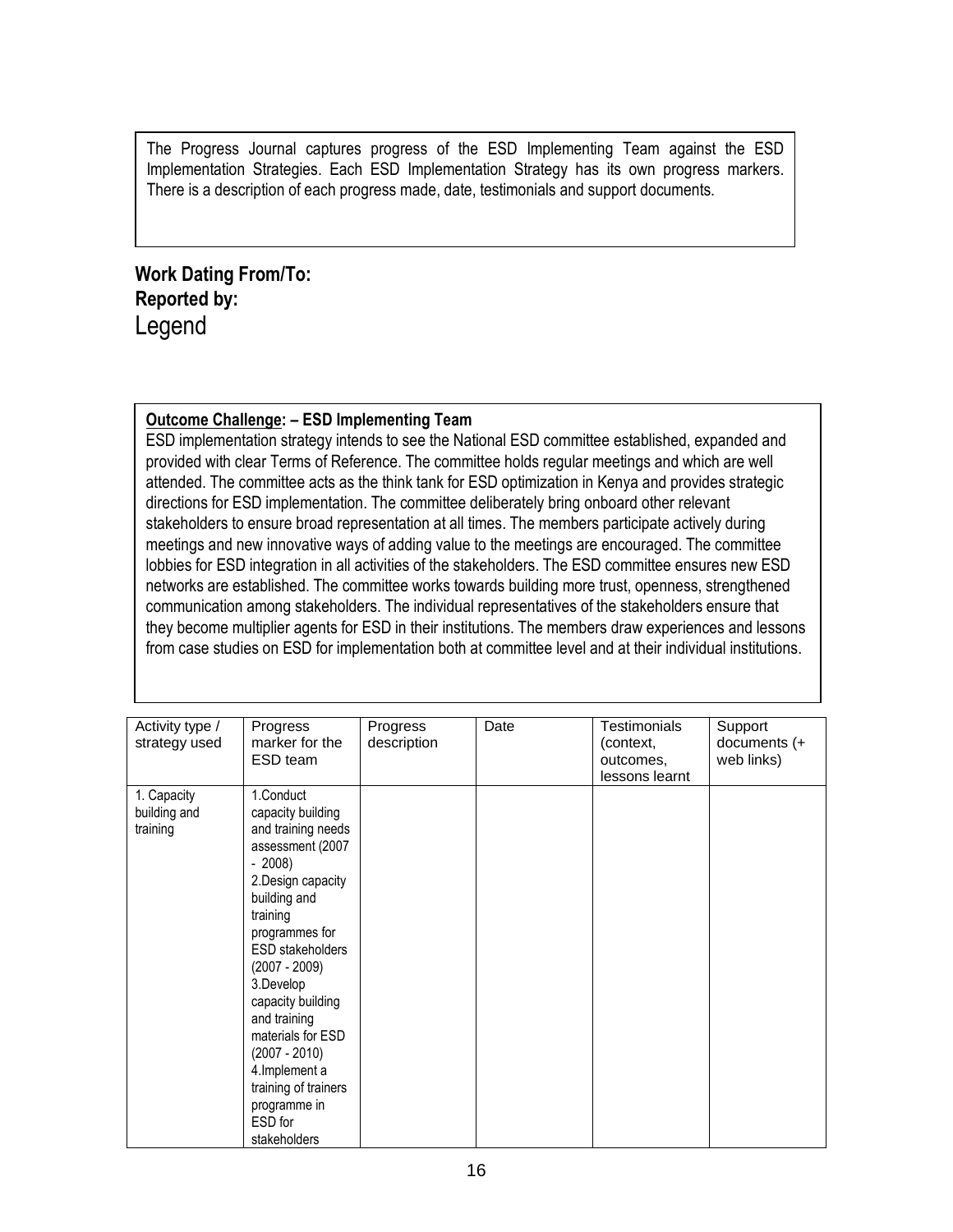|                                          | organizations (Mar<br>2007 - Dec 2008)<br>5. Initiate process -<br>based professional<br>development<br>programmes for<br>ESD for educators<br>and curriculum<br>developers (ie.<br>Where the process<br>is as important as<br>the product). (Jun<br>2007 - 2014)                                                                                                                                                                                                                      |  |  |
|------------------------------------------|----------------------------------------------------------------------------------------------------------------------------------------------------------------------------------------------------------------------------------------------------------------------------------------------------------------------------------------------------------------------------------------------------------------------------------------------------------------------------------------|--|--|
| 2. Advocacy &<br><b>Public Awareness</b> | 1.Advocacy and<br>public awarenss<br>campaigns for<br>sustainable<br>development (Jan<br>2007 - 2014)<br>2. Production of<br>advocacy and<br>public awarenss<br>materials (Jan<br>$2007 - 2010$                                                                                                                                                                                                                                                                                        |  |  |
| 3. Resource<br>materials<br>development  | 1. To conduct an<br>ESD resource<br>materials (2007 -<br>2009)<br>2. To develop ESD<br>materials / guides<br>for excellence<br>$(2007 - 2009)$<br>3. Critical review of<br>ESD resource<br>materials (2007 -<br>2010)<br>4. To develop ESD<br>resource materials<br>aligned to the<br>existing curricula<br>at all levels (2007 -<br>2012)<br>5.Develop<br>strategies for the<br>integration of ESD<br>approaches and<br>materials into<br>curricula at all<br>levels (2007 -<br>2010) |  |  |
| 4. Curriculum<br>review                  | 1.ESD curricula<br>needs assessment<br>in the country<br>$(2007 - 2009)$<br>2. Critical review of<br>the curricula at all<br>levels in view of<br>the objectives and                                                                                                                                                                                                                                                                                                                   |  |  |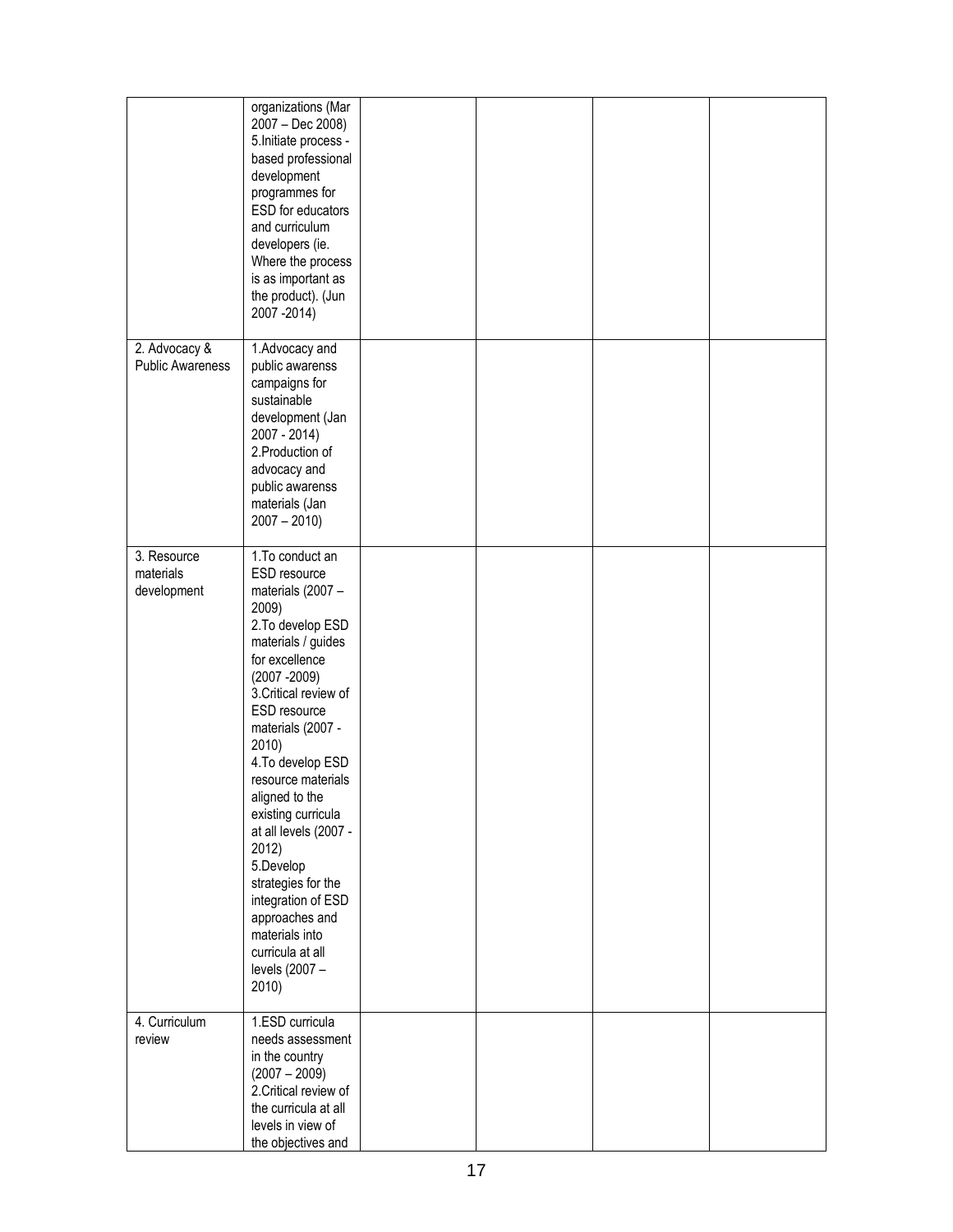|                                             | principles of ESD<br>$(2007 - 2010)$<br>3. Critical review of<br>the approach to<br>curriculum (2007 -<br>2010)<br>4. Make curriculum<br>policy<br>recommendations<br>to curriculum<br>developers for<br>consideration<br>$(2007 - 2010)$<br>5. Create learning<br>spaces for<br>curriculum support<br>staff and<br>educators at all<br>levels (2007 -<br>2012) |  |  |
|---------------------------------------------|-----------------------------------------------------------------------------------------------------------------------------------------------------------------------------------------------------------------------------------------------------------------------------------------------------------------------------------------------------------------|--|--|
| 5. Networking and<br>Information<br>Sharing | 1.Share ESD best<br>practices and<br>experiences (2007<br>$-2014$<br>2.Develop<br>appropriate<br>infrastructure /<br>media for<br>networking (2007 -<br>2010)                                                                                                                                                                                                   |  |  |
| 6. Research and<br>Innovation               | 1. Conduct<br><b>Baseline Survey</b><br>(Jan - Dec 2007)<br>2.Research<br>Design (2007 -<br>2010)<br>3.Research<br>Implementation<br>$(2007 - 2014)$<br>4.Research<br>reporting /<br>documentation<br>$(2008 - 2014)$<br>5. Monitor and<br>Evaluate (Jan<br>$2007 - 2014$                                                                                       |  |  |